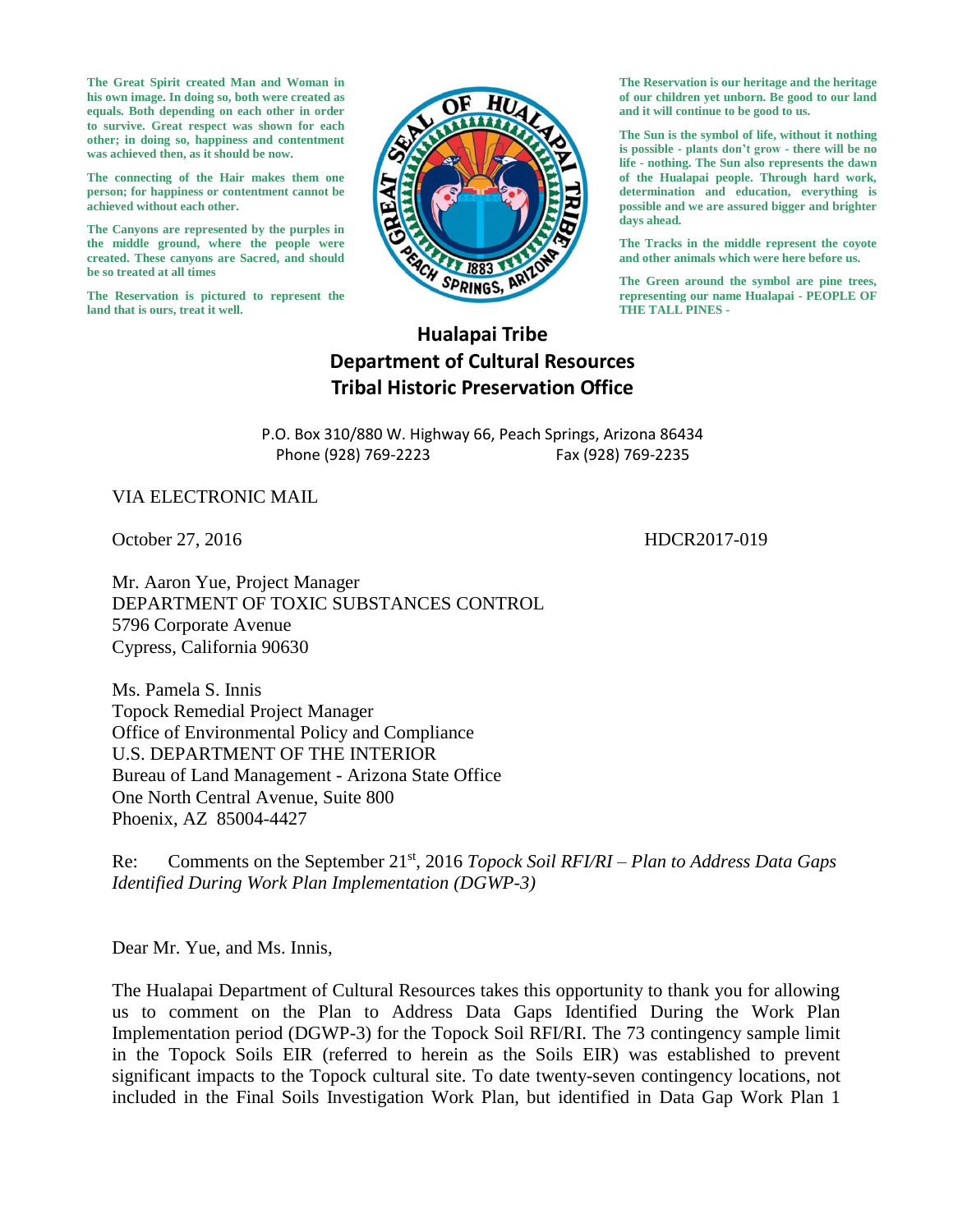(DGWP-1) and DGWP-2, have been sampled. While an additional 69 contingency samples have been proposed in DGWP-3, only 46 of these samples are being counted toward the allowable 73 contingency soil samples. Specifically, 23 of the 69 proposed contingency sample locations are not considered as "new" sample locations as they are to occur at locations that were previously sampled. Stating that only "new" sample locations qualify to be counted as an additional contingency sample location is based on the incorrect assumption that impact to the site only occurs when a new area is sampled, and doesn't consider that returning to an existing location causes additional impacts. The Hualapai Tribe disagrees with this interpretation.

The approach that DGWP-3 takes in defining what constitutes a "new contingency" sample location is not addressed in the Soils EIR, but rather is based on DTSC's interpretation of the Soils EIR. Furthermore, this interpretation has never been discussed clearly. We would like to request that that DTSC provide a written summary of the Soils EIR review, which was referenced during the October 5th *Topock Soil Investigation: Overview of DGWP-3* teleconference meeting, and led to the agency interpretation for what constitutes a "new" contingency sample. In addition, as part of its Soil EIR review we would also like to request that DTSC complete a systematic assessment of those soil sampling locations which were re-visited during the various data-gaps sampling.

We are particularly interested in sample locations where the initial samples were shallow, and collected using trowel or a hand auger, and the subsequent additional sample(s) were collected using a drill rig or vehicle-mounted equipment. In such cases, it is the opinion that there is a significant increase in the impact and foot-print between the first and the second sampling event at that location. These types of incremental, compounding impacts should be accounted for specifically in the Soil EIR analysis and review.

Extensive efforts have been made by the Tribes in determining the need for and location of soil samples included within the soil investigation. While we may not have agreed on the need for soil sampling in some locations, the rational determining the need for a sample location was typically apparent. In the case of DGWP-3, however, the vague and even absent rationales supporting the proposed contingency location hinders a thorough review of the need for and efficacy of the proposed sample locations. For example, there are numerous cases in DGWP-3 where contingency sampling is proposed to further define the nature and extent of metals, PAHs, PCBs, or dioxin/furans. However, DGWP-3 does not allow a reviewer to understand what specific metals, PAHs, PCBs, or dioxin/furans require additional characterization. In addition, no detail is provided that would allow a reviewer to understand how soil screening thresholds are used to determine the need for additional soil characterization. For example, if a chemical exists below all identified screening values is there a need for additional soil characterization? In order for us to understand the decisions and recommendations contained in the DGWP-3 report, it is requested that for each proposed sample location the specific chemical(s) requiring additional characterization along with the soil screening criteria be provided.

Our ability to thoroughly review the proposed contingency samples and locations is difficult due to not receiving the soil sample coordinates. These geospatial data have been requested several times, (not by Hualapai), however, we are aware that Tribes have been told that it was preferred